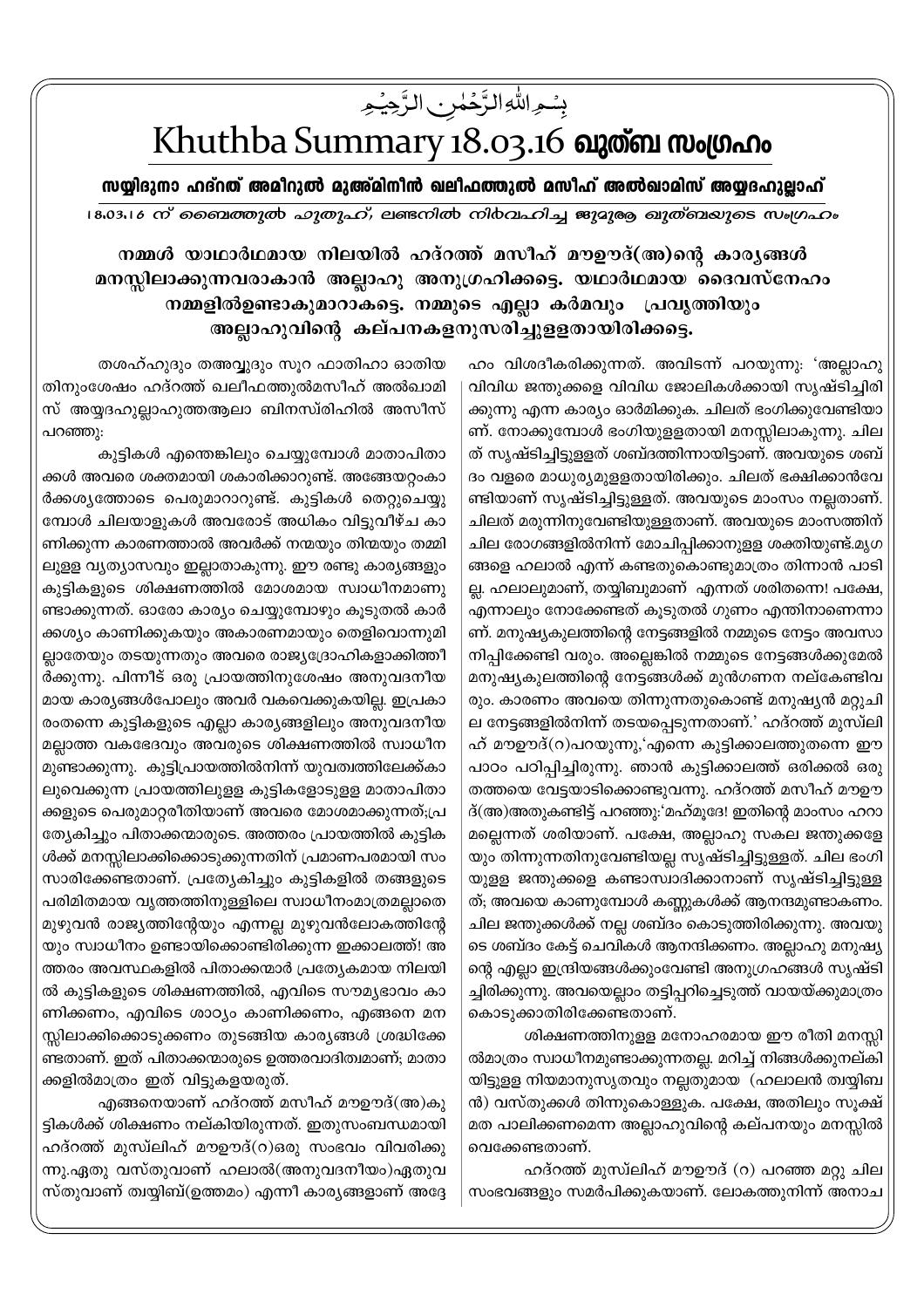## ആവാസ് ആരഹീഹെ യെ ഫോണോഗ്രാഫ് സെ ഢൂണ്ടോ ഖുദാ കൊ ദിൽസെ ന: ലാഫ് വ ഗുസാഫ്സെ

അതുകൊണ്ട് സിനിമ അതിന്റെ സത്തയിൽ മോശമ ല്ല. അവിടെ കാണാൻ പോകുന്നത് പാപമല്ലേ എന്നു പറഞ്ഞ് ആളുകൾ പലവിധത്തിലുള്ള ചോദ്യങ്ങൾ ചോദിക്കാറുണ്ട്. ഇത് അതിന്റെ സത്തയിൽ മോശമല്ല. എന്നാൽ, ഇക്കാലത്ത് അതിന്റെ രീതികൾ നോക്കുമ്പോൾ അത് സ്വഭാവങ്ങളെ നശി പ്പിക്കുന്നതായിട്ട് കാണുന്നു. ഒരു സിനിമ പൂർണമായ നില യിൽ പ്രബോധനപരമോ വിദജ്ഞാനപരമോ ആണെങ്കിൽ അതിൽ തമാശ തുടങ്ങിയവയായിട്ടൊന്നുമില്ലെങ്കിൽ അത് കാണുന്നതിൽ ഒരു കുറ്റവുമില്ല. ഡ്രാമകളാകാൻ പാടില്ല.ഹദ്റ ത്ത് മുസ്ലിഹ് മൗഊദ്(റ) പറയുന്നു, തമാശയായിട്ടുള്ള തബ് ലീഗും (പ്രബോധനവും) അനുവദനീയമല്ല. അത് തെറ്റായ രീതിയാണ്. 'എം.ടി.എയിലെ പരിപാടികളിൽ ഇടയ്ക്ക് മ്യൂസി ക്ക് വന്നാൽ കുഴപ്പമൊന്നുമില്ല. ഇപ്പോൾ തുടങ്ങിയിരിക്കുന്ന വോയ്സ് ഓഫ് ഇസ്ലാമിലും അത് വന്നാലും പ്രശ്നമൊ ന്നുമില്ല' എന്ന് പറയുന്നവർ വ്യക്തമായും മനസ്സിലാക്കിയിരി ക്കേണ്ടതാണ്, ഈ അനാചാരങ്ങൾ അവസാനിപ്പിക്കുന്നതി നാണ് ഹദ്റത്ത് മസീഹ് മൗഊദ്(അ) വന്നത്. നമ്മൾ നമ്മുടെ ചിന്തകൾ ഹദ്റത്ത് മസീഹ് മൗഊദ്(അ)ന്റെ ഉദ്ദേശ്യമായിരു ന്ന ആ ഭാഗത്ത് വാർത്തെടുക്കേണ്ടതാണ്. പുതിയ കണ്ടുപി ടിത്തങ്ങളെ പ്രയോജനപ്പെടുത്തുന്നത് നിഷിദ്ധമല്ല. അനാചാ രവുമല്ല. പക്ഷേ, അവയുടെ തെറ്റായ ഉപയോഗം അനാചാര മാക്കുന്നതാണ്. നാടകങ്ങളുടെ രീതിയിൽ തബ്ലീഗ്പ്രോഗ്രാ മുകളോ തർബിയ്യത്ത് പ്രോഗ്രാമുകളോ നിർമിച്ചാൽ അതിന് ഫലമുണ്ടാകാമെന്നും ചിലർ അഭിപ്രായപ്പെടുന്നു. ഒരു തെറ്റാ യ കാര്യത്തിൽ നിങ്ങൾ കടന്നാൽ എന്തെങ്കിലും തെറ്റായകാ ര്യം നിങ്ങളുടെ പരിപാടികളിൽ കടത്തിവിട്ടാൽ നൂറുക്കണ ക്കിന് അനാചാരങ്ങൾ കുറച്ചുകാലത്തിനുശേഷം സ്വയമേവ കടക്കുന്നതാണെന്ന കാര്യം അവർ ഓർക്കേണ്ടതാണ്. മറ്റുള്ള വരുടെ പക്കൽ വിശുദ്ധഖുർആൻ മ്യൂസിക്കിനോട് ചേർത്ത് പാരായണം ചെയ്യുന്നതും അനുവദനീയമായേക്കാം. പക്ഷേ, ഒരു അഹ്മദി അനാചാരങ്ങൾക്കെതിരെ പോരാടേണ്ടവനാ ണ്. അതുകൊണ്ട് നമ്മൾ ഇത്തരം കാര്യത്തിൽനിന്ന് രക്ഷ പ്പെടേണ്ടതാണ്. രക്ഷപ്പെടാൻ ഒരുപാട് ശ്രമിക്കേണ്ടതുമാണ്. ഈ അനാചാരങ്ങൾ വ്യാപിക്കുമ്പോൾ ചിന്താഗതികളും അ ത്തരത്തിലുള്ളതായി മാറുന്നതാണ്. ഡോക്ടർമാരെക്കുറിച്ച് പറഞ്ഞുകൊണ്ട് ഒരിടത്ത് അവിടന്ന് പറയുന്നു, ഇന്ത്യൻ ഡോ ക്ടർമാരിൽ 99%വും മറ്റുള്ളവരോട് അഭിപ്രായം ചോദിച്ച് ചികി ത്സിക്കുന്നതുപോലും അപമാനമായി മനസ്സിലാക്കുന്നവരാണ്. ഹദ്റത്ത് മുസ്ഥിഹ് മൗഊദ്(റ) പറയുന്നു, ഹദ്റത്ത് മസീഹ് മൗഉൗദ്(അ)ന്റെ ഒരു നിയമമായിരുന്നു, ഞാൻ തന്നെയും 1918ൽ രോഗിയായപ്പോൾ ഞാനും അങ്ങനെതന്നെയാണ് ചെയ്തത്. വൈദ്യന്മാരേയും ഡോക്ടർമാരേയും ഒരുമിച്ചുകൂട്ടി.

രങ്ങൾ അകറ്റുന്നതിനും ഇസ്ലാമിന്റെ മനോഹരമായ അ ധ്യാപനം കാണിക്കുന്നതിനുവേണ്ടിയുമാണ് ഹദ്റത്ത് മസീ ഹ് മൗഊദ്(അ)വന്നിട്ടുള്ളത്. ആ മഹാത്മാവിന്റെ ദൗത്യം ഇതാകുമ്പോൾ അദ്ദേഹത്തിൽനിന്ന് ഏതെങ്കിലും രീതിയിലു ള്ള അനാചാരങ്ങൾ പരക്കുമെന്നോ പ്രചരിക്കുമെന്നോ കരു താവുന്നതെങ്ങനെ? (നഊദുബില്ലഹ്)

ഹദ്റത്ത് മുസ്ലിഹ് മൗഊദ്(റ)ഒരു സംഭവം വിവരി ക്കുന്നു: ഹദ്റത്ത് മസീഹ് മൗഊദ്(അ)സ്വയേഷ്ട പ്രകാരംത ന്റെ ഫോട്ടോ എടുപ്പിച്ചു. പക്ഷേ, അദ്ദേഹത്തിന്റെ ഫോട്ടോ അച്ചടിച്ച ഒരു പോസ്റ്റു കാർഡ് അദ്ദേഹത്തിനു കിട്ടിയപ്പോൾ അദ്ദേഹം പറഞ്ഞു:'ഇത് അനുവദിക്കാൻ പറ്റുകയില്ല. ഒരാളും അത്തരം കാർഡ് വാങ്ങരുതെന്ന് അദ്ദേഹം ജമാഅത്തിനോടു നിർദേശിച്ചു. തൽഫലമായി പിന്നീടാർക്കും അങ്ങനെ ചെയ്യാ ൻ ധൈര്യമുണ്ടായില്ല. പക്ഷേ, ഇന്ന് ചിലയിടങ്ങളിൽ ചില ട്വിറ്ററുകളിലും വാട്ട്സ് ആപ്പുകളിലും എവിടെനിന്നോ ഈ കാർഡ് എടുത്ത് പ്രചരിപ്പിക്കാൻ ശ്രമിക്കുന്നത് ഞാൻ കാണു കയുണ്ടായി. പണ്ടുകാലത്തെ പഴയകാർഡിൽ പ്രസിദ്ധീകരി ച്ച ഫോട്ടോ എവിടെനിന്നോ സംഘടിപ്പിച്ചതോ തങ്ങളുടെ ആചാര്യന്മാരിൽനിന്ന് കൈക്കലാക്കിയതോ ഏതെങ്കിലും പഴയപുസ്തകക്കടയിൽനിന്ന് വാങ്ങിച്ചതോ ആയിരിക്കാം അത്. ഇത് തെറ്റായ രീതിയാണ്. ഇത് അവസാനിപ്പിക്കേണ്ട താണ്. ദൂരദേശത്തുള്ളവർക്ക് പ്രത്യേകിച്ചും മുഖംനോക്കി സത്യമുഖത്തെ തിരിച്ചറിയുന്ന യൂറോപ്യൻമാർക്കുവേണ്ടി യാണ് ഹദ്റത്ത് മസീഹ് മൗഊദ്(അ)ഫോട്ടോ എടുപ്പിച്ചത്. അവർ ആ മഹാത്മാവിന്റെ ഫോട്ടോ കണ്ട് സത്യം അന്വേ ഷിക്കും. അതിനെ കുറിച്ച് ചർച്ച ചെയ്യും. പക്ഷേ, കാർഡുക ളിൽ പകർത്തി കച്ചവടത്തിനുളള മാർഗമാക്കാൻ ഇവർ ശ്രമി ക്കുന്നുവെന്ന് കണ്ടപ്പോൾ അതുമുഖേന അനാചാരം പ്രച രിക്കാനിടയുണ്ടെന്ന് ആ മഹാത്മാവ് മനസ്സിലാക്കുകയും ശ ക്തമായി അതിനെ വിലക്കുകയും ചെയ്തു. എന്നല്ല അവ നശിപ്പിച്ചു കളയാനും ചിലയിടത്ത് ആ മഹാത്മാവ് പറയുക യുണ്ടായി. ഫോട്ടോവില്പന തൊഴിലാക്കിയിട്ടുള്ളവർ അതി രില്ലാതെ അതിന് വിലയും വാങ്ങുന്നുണ്ട്. ഇവർ ഇക്കാര്യം ശ്രദ്ധിക്കേണ്ടതാണ്.

പിന്നീടു ചിലരുണ്ട്, അവർ ഹദ്റത്ത് മസീഹ് മൗഊദ് (അ)ന്റെ ചിത്രങ്ങളിൽ നിറം പിടിപ്പിക്കുന്നവരാണ്. വാസ്തവ ത്തിൽ ഹദ്റത്ത് മസീഹ് മൗഊദ്(അ)ന്റെ ഒരു കളർ ചിത്രവു മില്ല. ഫോട്ടോയിൽ ഇങ്ങനെ കളർ കൊടുക്കുന്നതും തെറ്റായ പ്രവണതയാണ്. അതിൽനിന്ന് പിന്മാറേണ്ടതാണ്.

ഇതുപോലെതന്നെ ഖലീഫമാരുടെ ചിത്രങ്ങളും ദു രുപയോഗം ചെയ്യപ്പെടുന്നു. അതിൽനിന്ന് രക്ഷപ്പെടേണ്ടതാ ണ്. ഒരിക്കൽ സിനിമയേയും ബൈസ്കോപ്പിനേയും സംബ ന്ധിച്ച് ഒരുശൂറയിൽ ഹദ്റത്ത് മുസ്ലിഹ് മൗഊദ്(റ)ന്റെ സാ ന്നിദ്ധ്യത്തിൽ ചർച്ചയുണ്ടായി. അപ്പോൾ അവിടന്ന് പറഞ്ഞു, 'സിനിമ, ബൈസ്കോപ്പ് അല്ലെങ്കിൽ ഫോണോഗ്രാഫ് തുട ങ്ങിയവ അതിന്റെ സത്തയിൽ തെറ്റാണെന്ന് പറയുന്നത് ശരി യല്ല. ഫോണോഗ്രാഫ് ഹദ്റത്ത് മസീഹ് മൗഊദ്(അ)തന്നെ യും കേട്ടിട്ടുണ്ട്. അവിടന്ന് ഒരു പദ്യം രചിക്കുകയും അതിൽ റെക്കോർഡ് ചെയ്യുകയും ചില ഹിന്ദുക്കളെ വിളിച്ച് കേൾപ്പി ക്കുകയുംചെയ്തു. ആ പദ്യത്തിലെ ഒരു ഈരടി ഇപ്രകാരമാണ്: l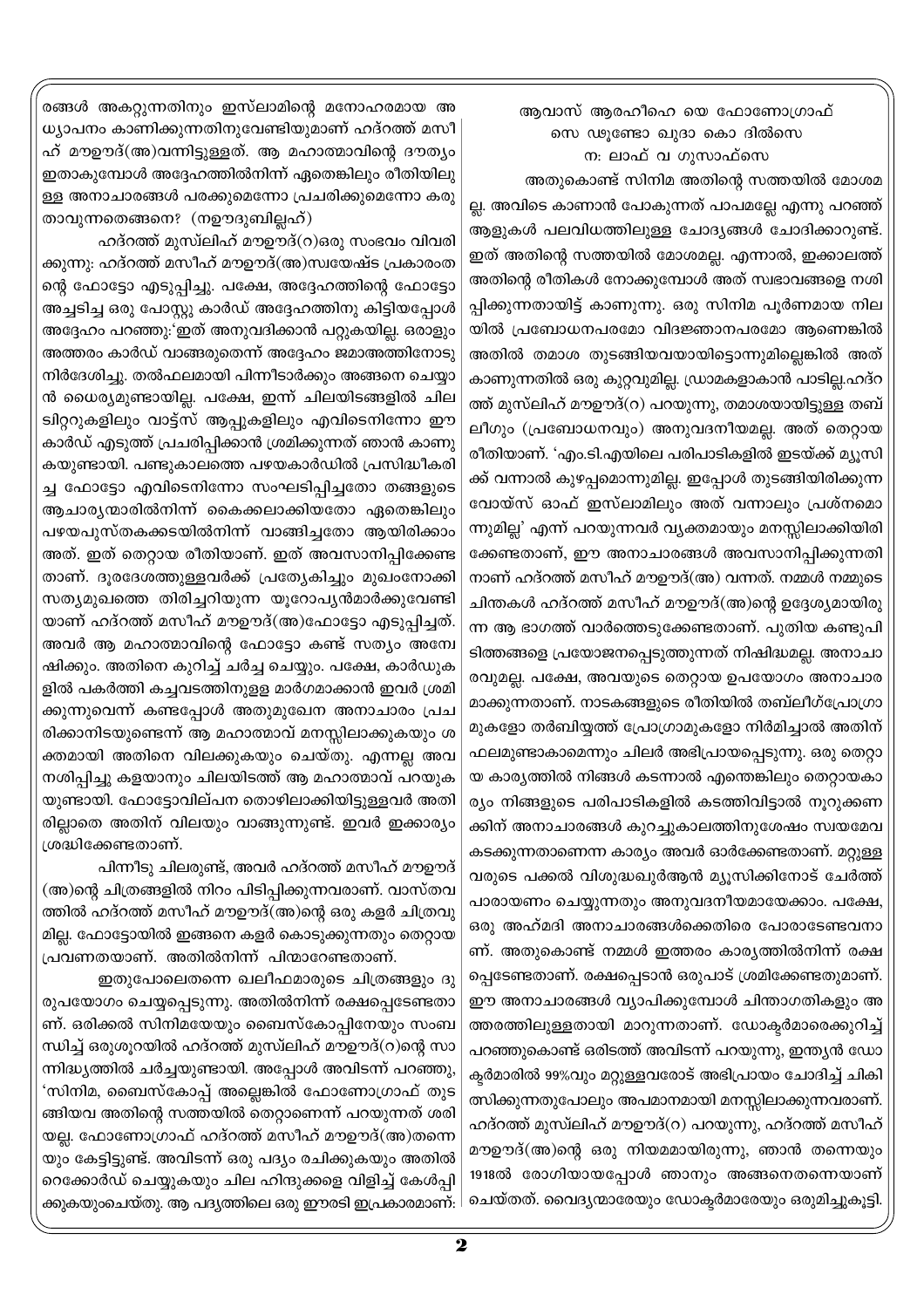ക്ക് കാണിക്കാതിരിക്കേണ്ടതാണ്. അത് വ്യാപിപിക്കാൻ ശ്രമി ക്കുകയാണ് വേണ്ടത്. ഈ തൊഴിലുകളും വിദ്യകളും പഠിപ്പി ക്കുന്നത് ദോഷമല്ല. മറിച്ച് ഫലപ്രദമാണ്. ഇതുമുഖേന അറിവ് വർദ്ധിക്കുന്നു. ഈ വിദ്യകൾ പ്രത്യേകിച്ചും മൃതമായിക്കഴി ഞ്ഞിട്ടുള്ള വിദ്യകൾ അഭിവൃദ്ധിപ്പെടുത്തണമെന്ന് ഞാൻ ആ ഗ്രഹിക്കുന്നു. ചിലയിടത്ത് അത് അഹങ്കാരത്തിന് കാരണമാ കുന്നു. ഈ അഹങ്കാരം കാരണത്താൽ ഡോക്ടറും മറ്റുള്ളവ ർക്ക് ബുദ്ധിമുട്ടിന് കാരണക്കാരനായിത്തീരാറുണ്ട്. ചിലപ്പോ ൾ അജ്ഞത അറിവിനെ നശിപ്പിക്കുന്നു. ലോകത്തിനുണ്ടാ കുന്ന ഫലം നഷ്ടമായിപ്പോകുന്നു. ഇത് അവികസ്വര– വികസ്വ ര രാജ്യങ്ങളിൽ സാധാരണ കാര്യമായിത്തീർന്നിരിക്കുന്നു. അഹ്മദിയ്യാ ജമാഅത്ത് ഈ കാര്യങ്ങളിലേക്ക് പ്രത്യേകം ശ്രദ്ധിക്കേണ്ടതാണ്. ഈ അജ്ഞത അകറ്റേണ്ടതാണ്. മനു ഷ്യന് വിവിധ പ്രകൃതിയാണുള്ളത്. ചിലർ നിഷ്കളങ്കതയിൽ മുമ്പന്തയിലുളളവരായിരിക്കും. എല്ലാ കാര്യങ്ങളേയും വിശാ ലഹൃദയത്തോടെ അവർ അംഗീകരിക്കുന്നു. ചിലർ എടുത്തു ചാട്ടക്കാരായിരിക്കും. ദുരുദ്ദേശ്യമില്ലെങ്കിൽത്തന്നെയും ആ ക്ഷേപം ഉന്നയിക്കുന്നു. അല്ലെങ്കിൽ ആക്ഷേപം കലർന്നരീ തിയിൽ സംസാരിക്കുന്നു. അത്തരം ആൾക്കാരെ പരാമർശി ച്ചുകൊണ്ട് ഹദ്റത്ത് മുസ്ലിഹ് മൗഊദ്(റ) പറയുന്നു. 1905 ഏപ്രിൽ 4ന് ഭയാനകമായ ഭൂകമ്പമുണ്ടായ അവസരത്തിൽ ഹദ്റത്ത് മസീഹ് മൗഊദ്(അ)ന് ഭൂകമ്പത്തെക്കുറിച്ച് ധാരാ ളമായി ഇൽഹാമുകളുണ്ടായി. അദ്ദേഹം അല്ലാഹുവിന്റെ വച നങ്ങളെ ആദരിച്ചും ബഹുമാനിച്ചും തന്റെ തോട്ടത്തിലേക്ക് താമസിക്കാൻ പോയി. പല വിഡ്ഢികളും ആ സമയത്ത് ഹദ്റത്ത് മസീഹ് മൗഊദ്(അ) പ്ലേഗിനെ ഭയന്നുകൊണ്ടാണ് തോട്ടത്തിലേക്ക് പോയതെന്ന് പറയാൻ തുടങ്ങി. വാസ്ത വത്തിൽ പ്ലേഗിനെ ഭയന്നുകൊണ്ട് ഹദ്റത്ത് മസീഹ് മൗഊദ് (അ) തന്റെ വീട് ഒരിക്കലും ഉപേക്ഷിച്ചിരുന്നില്ല.

എടുത്തുചാട്ടപ്രകൃതക്കാരായവർ ചിലപ്പോൾ ഒന്നും ചിന്തിക്കാതേയും മനസ്സിലാക്കാതേയും ആക്ഷേപകരമായ കാര്യങ്ങൾ പറയുന്നു. ഇതിൽനിന്ന് സ്നേഹിതന്മാർ രക്ഷപ്പെ ടേണ്ടതാണ്.

ഖുത്വബ ഇൽഹാമിയായുടെ ഇടയിൽ ഹദ്റത്ത് മുസ് ലിഹ് മൗഊദ്(റ) ഹദ്റത്ത് മസീഹ് മൗഊദ്(അ)നെ എങ്ങ നെയാണ് കണ്ടതെന്ന് വിവരിച്ചുകൊണ്ട് പറയുന്നു: എനിക്ക് നല്ലവണ്ണം ഓർമയുണ്ട്. ചെറുപ്രായമായതുകൊണ്ട് എനിക്ക് അറബി മനസ്സിലാക്കാൻ കഴിഞ്ഞിരുന്നില്ല. എന്നാൽ, അവി ടന്ന് മനോഹരവും തേജസ്സുറ്റതുമായ അവസ്ഥയിലായിരുന്നു ഉണ്ടായിരുന്നത്. ഞാൻ ആദ്യം മുതൽ അവസാനംവരെ തുട ർച്ചയായി പ്രസംഗം ശ്രവിച്ചുകൊണ്ടിരുന്നു. വാസ്തവത്തിൽ ഒരു വാക്കുപോലും മനസ്സിലാക്കാൻ എനിക്ക് കഴിഞ്ഞിരുന്നില്ല. മസ്ജിദ് മുബാറക്കിന്റെ പ്രാധാന്യം വിവരിച്ചുകൊണ്ട്

ഹദ്റത്ത് മുസ്ഥിഹ് മൗഊദ്(റ) ഒരു സംഭവം വിവരിക്കുക യുണ്ടായി. ഖുത്ബ ഇൽഹാമിയായോടൊപ്പം ഹദ്റത്ത് മസീ

ഡോക്ടർമാരുടെ മരുന്നും കഴിച്ചിരുന്നു. വൈദൃന്മാരുടേയും. അല്ലാഹു ഏതിലാണ് ഫലം വെച്ചിട്ടുള്ളതെന്ന് എങ്ങനെ അറിയാം. ഏതെങ്കിലും ഡോക്ടർ തന്നെ ദൈവമായി മനസ്സി ലാക്കുന്നുണ്ടെങ്കിൽ മനസ്സിലാക്കിക്കൊള്ളട്ടെ. എന്നാൽ, നമ്മ ൾ ഡോക്ടർമാരെ മനുഷ്യരായിട്ടുതന്നെയാണ് മനസ്സിലാക്കു ന്നത്.

പച്ചമരുന്നുകൾകൊണ്ട് ചികിത്സിക്കുന്നവരുണ്ട്. അവ ർ ഔദ്യോഗിക വൈദ്യന്മാരും ആയിരിക്കുകയില്ല. ചില കുറി പ്പടികൾവച്ചുകൊണ്ട് അവർചികിത്സിക്കുന്നു. രോഗികളെ വ ളരെ നല്ലനിലയിൽ ഭേദപ്പെടുത്തുകയും ചെയ്യുന്നു. ഡോക്ടർ മാർ പരാജയപ്പെടുന്ന സ്ഥലങ്ങളിൽ ഇത്തരക്കാർ വിജയിക്കു ന്നു. ഹദ്റത്ത് മുസ്ഥിഹ് മൗഊദ്(റ) പറയുന്നു: 'സയ്യിദ് അ ഹ്മദ് നൂർ സാഹിബ് കാബൂളിയുടെ മൂക്കിൽ ഒരു മുറിവുണ്ടാ യി. അദ്ദേഹം പല ചികിത്സകളും നടത്തി. ലാഹോറിലെ മി യോ ആശുപത്രിയിലുംപോയി. എന്താണ് കാരണമെന്ന് അറി യാൻ എക്സറെ എടുത്തും ചികിത്സിച്ചു. എന്നാൽ, മുറിവ്മോ ശമാവുകയാണ് ചെയ്തത്. അവസാനം അദ്ദേഹം പിശാവ റിൽപോയി. അവിടെ ഒരു ബാർബറെക്കൊണ്ട് ചികിത്സിച്ചു. അയാൾ വെറും മൂന്നുദിവസം മരുന്നുകൊടുത്തു. അങ്ങനെ മുറിവ് ഉണങ്ങി.' അവിടന്ന് പറയുന്നു: ഇത്തരക്കാരായ വിദ ഗ്ദ്ധരുണ്ട്. അവർക്ക് ഇങ്ങനെയൊക്കെയുള്ള തൊഴിൽ അറി യാം. അവ നിലനിറുത്തിയാൽ മുമ്പോട്ട് പല പുതിയ തൊഴി ലുകളും കൊണ്ടുപോകാൻ കഴിയും.' ഹദ്റത്ത് മസീഹ് മൗ ഊദ്(റ) കേൾപിക്കാറുണ്ടായിരുന്നു, ഒരു ബാർബറുണ്ടായിരു ന്നു. അദ്ദേഹത്തിന് മുറിവിനുള്ള മരുന്നിനെക്കുറിച്ച് അറി യാമായിരുന്നു. വലിയ ഗുരുതരമായ മുറിവുകൾപോലും ഉണ ക്കിയിരുന്നു. ദൂരദൂരനിന്ന് ആളുകൾ അദ്ദേഹത്തിന്റെയടുക്കൽ ചികിത്സയ്ക്കായി എത്തുമായിരുന്നു. അദ്ദേഹത്തിന്റെ മകൻ ആ മരുന്ന് തനിക്ക് പറഞ്ഞുതരാൻ ആവശ്യപ്പട്ടു. അയാൾ മറുപടി പറഞ്ഞു: 'ലോകത്ത് ആ മരുന്ന് അറിയുന്ന രണ്ടുപേ രുണ്ടാകാൻ പാടില്ല. എനിക്കുള്ള ആ അറിവ് എന്റെയടുത്തു തന്നെ ഉണ്ടാകും. മക്കൾക്കും പറഞ്ഞുകൊടുക്കുകയില്ല.' അ വസാനം അയാൾ വൃദ്ധനായി. രോഗം മൂർച്ചിച്ചപ്പോൾ അയാ ളുടെ മകൻ ഇപ്പോഴെങ്കിലും തനിക്ക് ആ മരുന്ന് പറഞ്ഞുത രാൻ അയാളോട് പറഞ്ഞു. എപ്പോഴാണ് ജീവിതം അവസാ നിക്കുന്നതെന്ന് അറിയില്ലല്ലോ. അയാൾ പറഞ്ഞു ഞാൻ മരി ക്കാൻ പോകുന്നുവെന്ന് നീ ധരിക്കുന്നുവെങ്കിൽ ഞാനത് പറഞ്ഞുതരാം. പക്ഷേ, പിന്നീട് പറഞ്ഞു ഞാനിതിൽനിന്ന് സുഖം പ്രാപിക്കുകയാണെങ്കിലോ? അതുകൊണ്ട് പിന്നീട് പറഞ്ഞുതരാമെന്ന് അയാൾ പറഞ്ഞു. കുറച്ചു മണിക്കൂറുകൾ കഴിഞ്ഞപ്പോൾ അയാൾ മരിച്ചു. മകൻ അയാളോട് ചോദി ച്ചുകൊണ്ടേയിരുന്നിട്ടും ആ വിദ്യ അയാൾ പറഞ്ഞുകൊടു ത്തില്ല. അവിടന്ന് പറയുന്നു: പിശുക്ക് അഭിവൃദ്ധിക്കല്ല, മറിച്ച് നിന്ദ്യതയ്ക്കും അപമാനത്തിനും കാരണമാകുന്നു. അതുകൊ ണ്ട് അത്തരം കാര്യങ്ങളിൽ, അറിവിന്റെ കാര്യങ്ങളിൽ പിശു <sup>|</sup>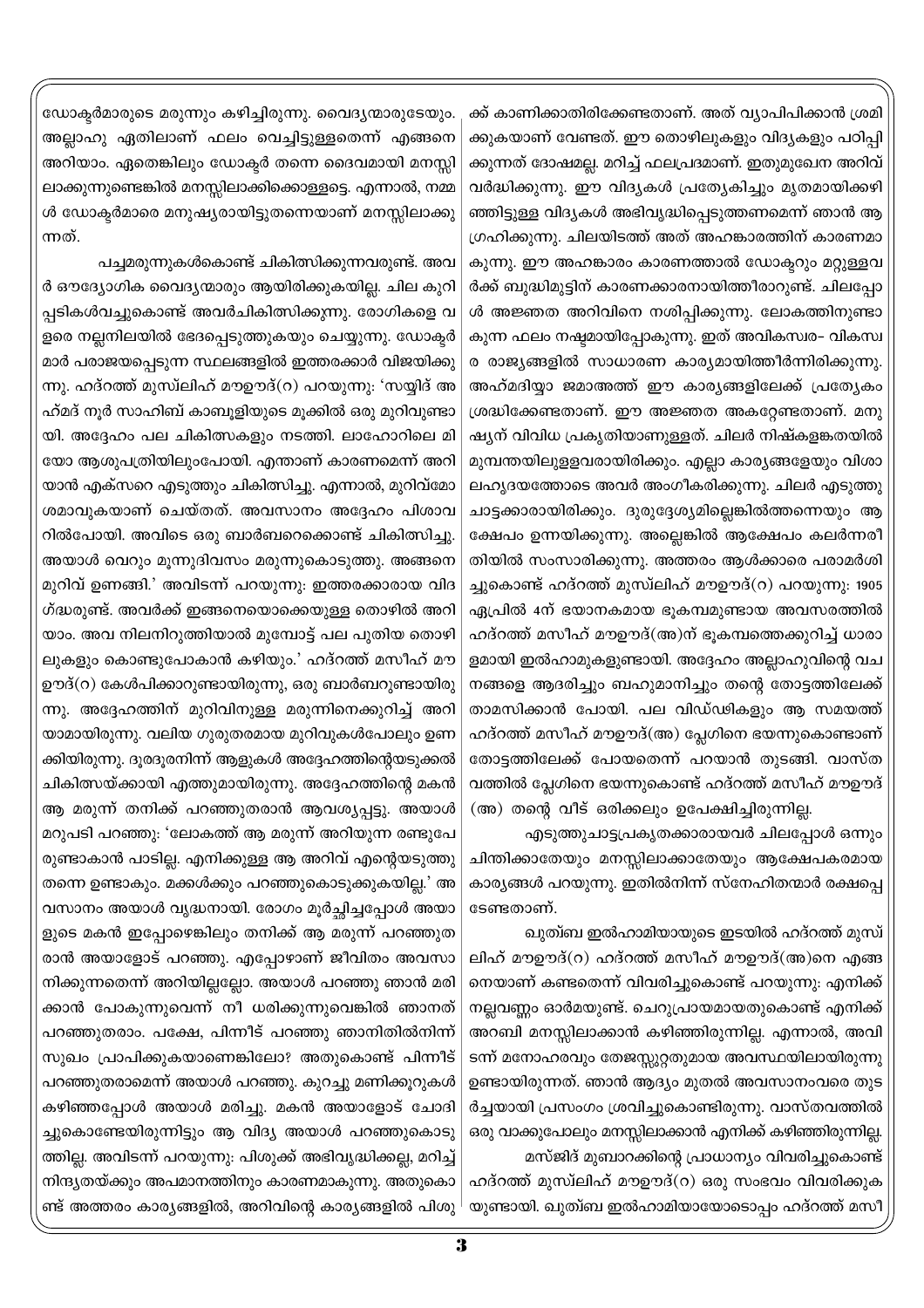വെളിപ്പെട്ടുപോകുന്ന ഭാഗമല്ലാതെ എന്നാണ്. അത് എന്തെ ങ്കിലും നിർബന്ധ കാരണത്താൽ മറച്ചുവെക്കാൻ സാധിക്കു കയില്ല. ആ നിർബന്ധിതാവസ്ഥ നിർമാണത്തിന്റെ അടിസ്ഥാ നത്തിലാവാം. ഉദാഹരണത്തിന് പൊക്കം. ഇതും ഒരു സൗന്ദ ര്യമാണ്. എന്നാൽ, അത് മറച്ചുവെക്കുക അസംഭാവ്യമാണ്. അതുകൊണ്ട് അത് വെളിവാക്കുന്നതിൽനിന്ന് ശരീഅത്ത് തടയുന്നില്ല. അല്ലെങ്കിൽ രോഗത്തിന്റെ അടിസ്ഥാനത്തിൽ. ഏതെങ്കിലും ഭാഗം ചികിത്സയ്ക്കായി ഡോക്ടറെ കാണിക്കേ ണ്ടിവരുന്നു. അങ്ങനെ വരുമ്പോൾ കാണിക്കാവുന്നതാണ്. ഇസ്ലാം അവിടെ സ്വാതന്ത്ര്യവും പരിധിയും നിജപ്പെടുത്തി. പൂർണമായും തുറന്നുവിട്ടില്ല. ചിലനിർബന്ധിതാവസ്ഥ കാര ണം അനുവാദമുണ്ട്; പർദ കുറയ്ക്കാവുന്നതാണ്. കുറഞ്ഞ അളവിൽ പർദ ആചരിക്കാവുന്നതാണ്. പക്ഷേ, അതിനോ ടൊപ്പം ഇസ്ലാമിക കല്പനകളെ അനാവശ്യമായ നിലയിൽ ഉപേക്ഷിക്കുക എന്നത് വിലക്കുകയും ചെയ്തു. ഇസ്ലാം സ്വാതന്ത്ര്യത്തിന്റെ പേരിൽ ലജ്ജയില്ലായ്മ വെച്ചിട്ടില്ല.

ഹദ്റത്ത് മസീഹ് മൗഊദ്(അ)ന്റെ 'തഫഖ്ഖഹുദ്ദീ നി'നെ കുറിച്ചു പറഞ്ഞുകൊണ്ട് ഹദ്റത്ത് മുസ്ഥിഹ് മൗഊ  $\ddot{\text{B}}(0)$ പറയുന്നു: ഇസ്ലാമികമായ മസ്അലകളുടെ അടിത്തറ തഫഖ്ഖഹുദ്ദീനിലാണ്. അതായത് മതപരമായ അറിവു നേടു ക. അതിൽ അതിസൂക്ഷ്മമായ യുക്തികളുണ്ട്. അതു മനസ്സി ലാക്കാത്തിടത്തോളം മനുഷ്യൻ വഞ്ചിതനായി ചിലപ്പോൾ വഴികേടിലേക്ക് പോകുന്നു. ഹദ്റത്ത് മസീഹ് മൗഊദ്(അ) ഒരിക്കൽ ഒരു മജ്ലിസിൽ പറഞ്ഞു: മനുഷ്യൻ തഖ്വയോടു കുടി പ്രവർത്തിക്കുകയാണെങ്കിൽ അവൻ നുറുവിവാഹം കഴി ച്ചോട്ടെ. ഒരു സമയത്ത് ഈ വിഷയം ചർച്ചയായി. നാലുഭാര്യ മാരുടെ പരിധി വിശുദ്ധ ഖുർആനിൽനിന്ന് സ്ഥാപിതമല്ലെന്ന് ഹദ്റത്ത് ഖലീഫത്തുൽമസീഹ് അവ്വൽ(റ)പറഞ്ഞു. അബൂ ദാവൂദിലെ ഒരു നിവേദനവും സമർപിച്ചു. അതിൽ ഹദ്റത്ത് ഇമാം ഹസൻ(റ)പതിനെട്ടോ പത്തൊമ്പതോ വിവാഹം കഴി ച്ചിട്ടുണ്ടെന്ന് എഴുതിയിരുന്നു. ഹദ്റത്ത് മൗലവി സാഹിബ് ഈ ഉദ്ധരണി ഹദ്റത്ത് മസീഹ് മൗഊദ്(അ)നെ കാണിക്കു ന്നതിനുവേണ്ടി കൊടുത്തയച്ചു. ഈ എല്ലാ ഭാര്യമാരും ഒരേ സമയത്ത് കൂടെയുണ്ടായിരുന്നുവെന്ന് എഴുതിയിട്ടുളളത് എവിടെയാണെന്ന് മൗലവി സാഹിബിനോടു ചോദിക്കാൻ ഹദ്റത്ത് മസീഹ് മൗഊദ്(അ)പറഞ്ഞു. അങ്ങനെ ആ പ്രശ്നം അതോടെ അവസാനിച്ചു. അതായത് നാലിൽ കൂടുതൽ വിവാ ഹം ഒരേ സമയത്ത് അനുവദനീയമല്ലെന്ന്. അതിനും നിബന്ധ നകളുണ്ട്. തഖ്വയാണ് അതിപ്രധാനമായ നിബന്ധന.

ഇമാമിന്റെ വിളിക്കുത്തരം നല്കുന്നതിനെ സംബ ന്ധിച്ച് ഹദ്റത്ത് മുസ്ലിഹ് മൗഊദ്(റ)പറയുന്നു: ഇമാമിന്റെ വിളിക്കെതിരിൽ സാധാരണക്കാരന്റെ വിളിക്ക് ഒരു പ്രസക്തി യുമില്ല. നിങ്ങളുടെ ചെവികളിൽ ദൈവദൂതന്റെ വിളിയെത്തി യാൽ ഉടനെ അതിനുത്തരം നല്കുകയും അതു നടപ്പിൽവരു ത്തുന്നതിനുവേണ്ടി ഓടുകയും ചെയ്യുക എന്നത് നിങ്ങളുടെ

ഹ് മൗഊദ്(അ)ന്റെ വിജ്ഞാപനം ചേർത്തിരിക്കുന്നതുകൊ ണ്ട് മസ്ജിദ് മുബാറക് ഏതാണെന്ന് വ്യക്തമാകുന്നില്ലെന്ന് ചിലർ പറഞ്ഞു. ഇതേ തുടർന്ന് ഹദ്റത്ത് മുസ്ഥിഹ് മൗഊദ് (റ) ഖുതുബ ഇൽഹാമിയ വരുത്തി ആ വിജ്ഞാപനം വായി ച്ചു. ഇതുകൊണ്ടുള്ള ഉദ്ദേശ്യം ഹദ്റത്ത് മസീഹ് മൗഊദ്(അ) പണികഴിപ്പിച്ച ഈ മസ്ജിദ് തന്നെയാണെന്ന് അവിടന്ന് പറ ഞ്ഞു. പിന്നീട് ഈ നിവേദനം അവിടന്ന് വിവരിച്ചു.

ഒരിക്കൽ ഉമ്മുൽ മുഅ്മിനീന് സുഖമില്ലാതായി. ഏക ദേശം 40 ദിവസംവരെ അതു നീണ്ടുനിന്നു. ഒരുദിവസം ഹദ് റത്ത് മസീഹ് മൗഊദ്(അ)പറഞ്ഞു: ഈ മസ്ജിദിനെ സംബ ന്ധിച്ച് ഇൽഹാമുണ്ട്. അതിലെ ചുരുങ്ങിയ വാക്കുകൾ അവി ടന്ന് വിവരിച്ചു. ആ ഇൽഹാം ഇപ്രകാരമായിരുന്നു:മുബാരി ക്കുൻ വ മുബാറക്കുൻ വ കുല്ലു അംരിൻ മുബാറക്കിൻ യുജ്അലു ഫീഹി അവിടന്ന് പറഞ്ഞു, ഈ മസ്ജിദിനെക്കു റിച്ചുളള ഇൽഹാമാണിത്. നീ വരിക, അവിടെ പോയി മരുന്നു തരാം. മസ്ജിദിലെത്തി അവിടെവച്ച് ഹദ്റത്ത് അമ്മാജാന് മരുന്നു കൊടുത്തു. രണ്ടു മണിക്കൂറിനുള്ളിൽ അമ്മാജാന്റെ രോഗം ഭേദമായി.

ദീനിന് സേവനം ചെയ്തുകൊണ്ട് അതിനോടുളള കടമ നിറവേറ്റണമെന്ന് അവിടന്ന് ഉപദേശിച്ചു.അവിടന്ന് പറ ഞ്ഞു: സതൃത്തിന്റേയും സതൃസാക്ഷ്യത്തിന്റേയും സ്വാധീനം രോഗികളിൽ പെട്ടെന്നുണ്ടാകുന്നു. ഹദ്റത്ത് മസീഹ് മൗഊ ദ്(അ)നോടു ഒരു ഡോക്ടർ ചോദിച്ചു, എനിക്ക് ദീനിന് എന്തു സേവനം ചെയ്യാനാണ് കഴിയുക? അവിടന്ന് പറഞ്ഞു, താങ്കൾ രോഗികൾക്ക് തബ്ലീഗ് ചെയ്യുക. ഇത് വളരെ നല്ല അവസ രമാണ്. കാരണം രോഗികളുടെ മനസ്സ് മൃദുലമാണ്.

ഈ ചിന്താഗതി ഇക്കാലത്തെ ഡോക്ടർമാരും വെച്ചു പുലർത്തേണ്ടതാണ്. ഈ ചിന്താഗതിയും കർമവും പിന്നീട് ഭൗതികാനുഗ്രഹം സമ്പാദിക്കുന്നതോടൊപ്പം ദീനീ സേവന ത്തിനുളള അവസരം നല്കി, അല്ലാഹുവിന്റെ ഫള്ലുകളും കരസ്ഥമാക്കുന്നവരാക്കിത്തീർക്കും.

പർദയുടെ പ്രശ്നം ഈയിടെയായി ഇവിടെ പാശ്ചാ ത്യൻ രാജ്യങ്ങളിൽ വലിയ ഒച്ചപ്പാടും ബഹളവും ഉണ്ടാക്കി ക്കൊണ്ടിരിക്കുകയാണ്; സ്ത്രീകളുടെ അവകാശങ്ങളുടെ പേ രിൽ, അല്ലെങ്കിൽ ഭീകരവാദം അവസാനിപ്പിക്കുന്നതിന്റെ പേ രിൽ, അല്ലെങ്കിൽ അനാവശ്യമായി ഇസ്ലാമിനുമേൽ ആ ക്ഷേപം ഉന്നയിക്കുന്ന കാരണത്താൽ. എങ്ങനെയാണ് പർദ ആചരിക്കേണ്ടത്? ഏതു പരിതഃസ്ഥിതിയിലാണ് ആചരിക്കേ ണ്ടത്? തുടങ്ങി അതിന്റെ വിവിധ വശങ്ങൾ അല്ലാഹു വിശു ദ്ധ ഖുർആനിൽ വിവരിച്ചിരിക്കുന്നു. ഇതിൽ സ്ത്രീകളുടെ സൗന്ദര്യപ്രകടനത്തെ കുറിച്ച് ഇങ്ങനെ പറയുകയുണ്ടായി. ഇല്ലാ മാ ള്വഹറ മിൻഹാ ഇതു വിശദീകിരിച്ചുകൊണ്ടും ഹദ്റത്ത് മസീഹ് മൗഊദ്(അ)ന്റെ നിർദേശം ഉദ്ധരിച്ചുകൊ ണ്ടും ഹദ്റത്ത് മുസ്ഥിഹ് മൗഊദ്(റ)പറയുന്നു. ഇല്ലാ മാ **ള്വഹറ മിൻഹാ** എന്നതിന്റെ അർഥം അതിൽനിന്ന് സ്വയം<sup>|</sup>